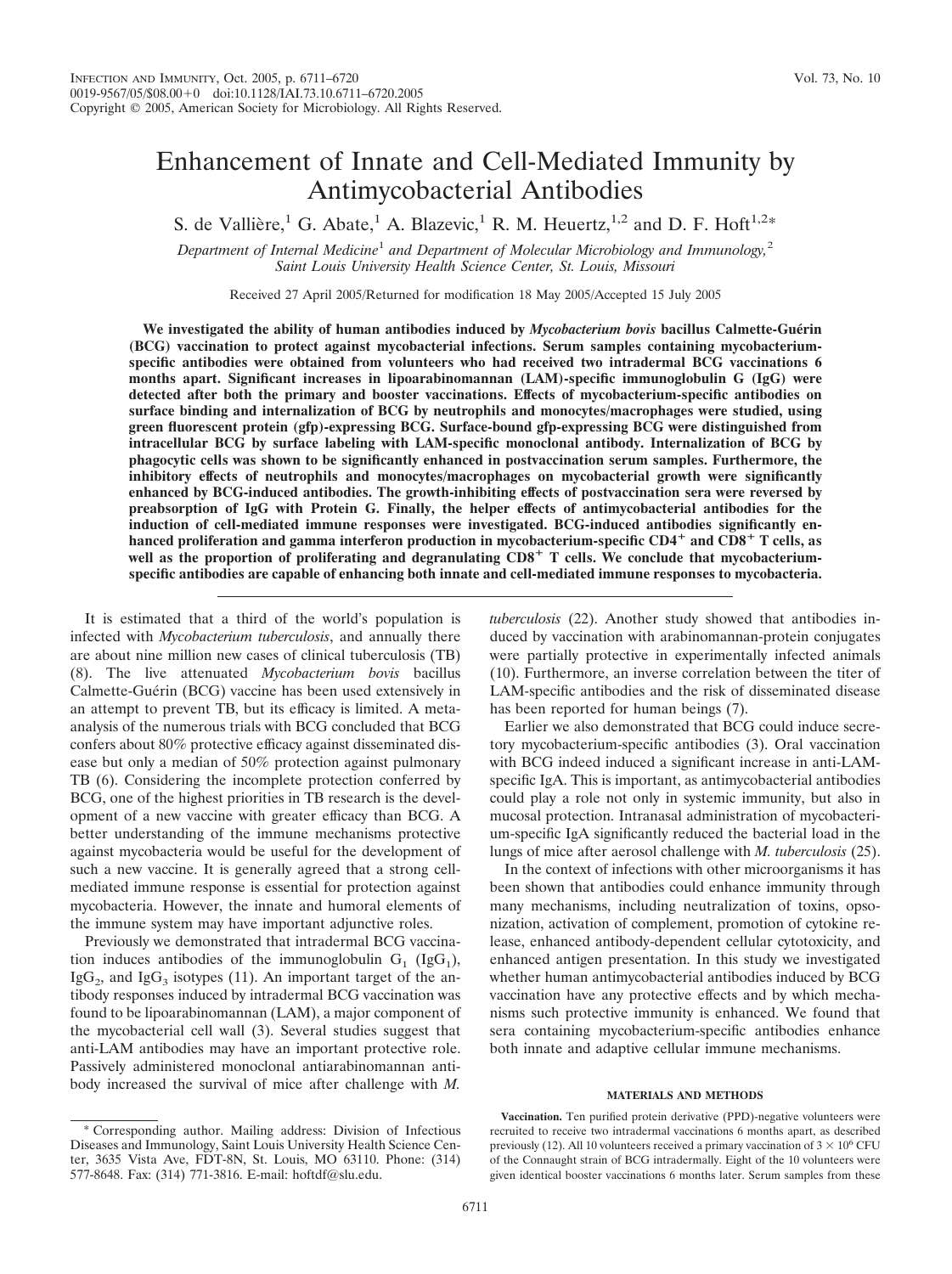A.



FIG. 1. Experimental designs to test growth-inhibiting effects of mycobacterium-specific IgG in conjunction with phagocytic cells (panel A) and to test enhancement of cell-mediated immunity by mycobacterium-specific IgG (panel B).

volunteers were obtained on days 0, 56, 112, 168, 221, and 365. Prevaccination serum samples and serum samples harvested 221 and 365 days postvaccination were used for the studies of protective vaccine-induced antibodies presented here. All serum samples were heat inactivated at 56°C for 40 min before being used in experiments.

**LAM-specific antibodies.** LAM-specific IgG levels were measured by standard sandwich enzyme-linked immunosorbent assay (ELISA), as described elsewhere (3). All serum samples were studied at a dilution of 1:50.

**Preparation of cells.** Blood was obtained from healthy volunteers who were either PPD negative or positive. Neutrophils and peripheral blood mononuclear cells (PBMCs) were purified over density gradients (1-Step Polymorph [Accurate Chemical] and Histopaque [Sigma Diagnostics], respectively) according to the manufacturers' instructions. Monocytes/macrophages were isolated from PBMCs by plastic adherence as described previously (26). Dendritic cells were obtained from leukapheresed monocytes after they were stimulated with granulocyte-macrophage colony-stimulating factor and interleukin-4 (IL-4) for 6 days, followed by maturation induced by tumor necrosis factor alpha (TNF- $\alpha$ ), IL-6, prostaglandin E2, and IL-1 $\beta$  for 24 h, as described previously (23). In some experiments, priming of neutrophils was achieved by incubating the cells with IFN- $\gamma$  (1000 U/ml) and/or TNF- $\alpha$  (250 U/ml) for 30 min. All cells were resuspended in RPMI medium supplemented with 10% heat-inactivated human or fetal calf serum and 1% L-glutamine for the different experiments.

**Surface binding and internalization of gfp-expressing BCG by neutrophils and monocytes/macrophages.** BCG expressing green fluorescent protein (gfp-BCG) was provided by Michael O'Donnell, University of Iowa. gfp-BCG were pre-incubated with pre- or postvaccination sera diluted 1:2 in RPMI for 2 h at 37°C. The pretreated gfp-BCG were added to neutrophils (200,000/tube) or macrophages (50,000/tube) at a multiplicity of infection (MOI) of 3:1 for 2 h at 37°C. Thereafter, surface-bound BCG were stained with mouse monoclonal anti-LAM IgG<sub>3</sub> (Colorado State University, TB Research Unit) and goat antimouse antibody labeled with Alexa Fluor 647 (Molecular Probes). The cells were fixed with 1% formaldehyde and analyzed by flow cytometry. Cells positive for gfp but negative for Alexa Fluor 647 were considered to have only internalized BCG.

**Growth inhibition of BCG.** The general experimental design used for these experiments is summarized in Fig. 1A. Connaught strain BCG and 1:2 dilutions of pre- or postvaccination serum samples in RPMI were preincubated for 2 h at 37°C. Then neutrophils (150,000/well), monocytes/macrophages (15,000/well), PBMCs (150,000/well), or dendritic cells (15,000/well) were added to the BCG that had been preincubated with sera. A MOI of 1:1 was used for all experiments.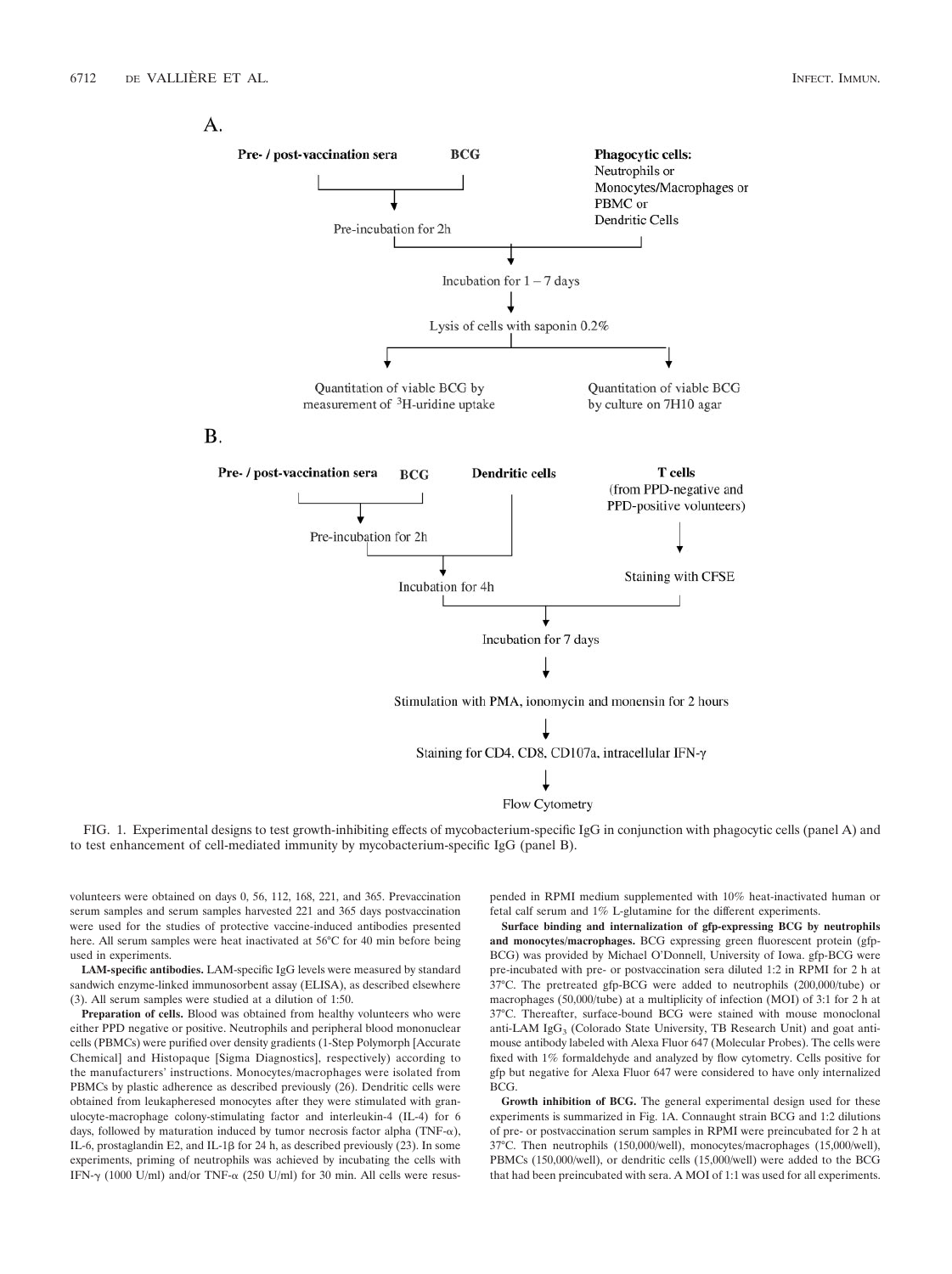After 1 to 7 days, the viability of the BCG was assessed by culture and/or by the <sup>3</sup>H-uridine incorporation method. For each culture, aliquots were plated in triplicate on Middlebrook 7H10 agar and incubated for 3 weeks at 37°C before the numbers of CFU were counted. For measurement of the viability of the BCG by the <sup>3</sup>H-uridine uptake method, Saponin (0.2%) was added to lyse the mammalian cells and to release viable intracellular mycobacteria into the culture supernatant. One  $\mu$ Ci of <sup>3</sup>H-uridine in 100  $\mu$ l of Middlebrook 7H9 was added to each well containing 100  $\mu$ l of saponin lysate. After 72 h at 37°C, the wells were harvested with an automated cell harvester (Harvester 96; Tomtec), using filter mats with a pore size of  $0.45 \mu m$ . The radioactivity retained on the filters was measured in a beta counter (Microbeta; Trilux). To confirm that the observed effect on BCG growth was antibody mediated, we repeated some of the experiments with postvaccination sera after the immunoglobulins were depleted with Protein G (Sigma-Aldrich). The same experiments were also done without any phagocytic cells to exclude a cell-independent mycobactericidal effect of the postvaccination sera.

**T-cell stimulation.** The general design for these experiments is shown in Fig. 1B. For these T-cell expansion experiments, the Danish strain of BCG was used, as this type of assay had previously been optimized in our lab with this strain. BCG were preincubated with serum samples as described above. The pretreated BCG were then added to dendritic cells  $(3 \times 10^5$  to  $5 \times 10^5$ /tube) at a MOI of 2:1 and incubated for 2 h at 37°C. Meanwhile, nonadherent PBMCs were stained with 5(6)-carboxyfluorescein diacetate *N*-succinimidyl ester (CFSE) for 2 h at 37°C. The nonadherent PBMCs (106 cells) were then added to the dendritic cells in RPMI media supplemented with  $10\%$  heat-inactivated human serum,  $1\%$ L-glutamine, and 1% penicillin/streptomycin. After 7 days of incubation at 37°C, the expanded cells were restimulated with phorbol myristate acetate (50 ng/ml) and ionomycin (750 ng/ml) in the presence of monensin (GolgiStop;  $0.7 \mu$ l/ml; BD Pharmingen) for 2 h. During this 2-h restimulation, anti-CD107a antibodies were added. Thereafter, the cells were stained for surface expression of CD4 and CD8, permeabilized for staining to detect intracellular expression of IFN- $\gamma$ , and studied by flow cytometry.

**Statistical analysis.** Statistical analyses were performed with the software package Statistica 6.1 (StatSoft, Inc.). Experiments done with paired samples of pre- and postvaccination sera were analyzed by the Wilcoxon matched-pairs test. Repeated-measures analysis of variance (ANOVA) with Tukey post hoc comparisons were used to analyze differences in LAM-specific antibodies at different time intervals.

### **RESULTS**

**Intradermal BCG booster vaccination induces significant increases in mycobacterium-specific antibody responses.** We had previously shown that BCG vaccination induces both serum and mucosal antibody responses directed against LAM (3, 11). In a new BCG vaccine trial, volunteers received two intradermal BCG vaccinations, given 6 months apart (12). We reasoned that individuals vaccinated twice with intradermal BCG would contain high levels of LAM-specific IgG and therefore would be good sources of serum samples for studies of the protective effects of mycobacterium-specific serum IgG. Shown in Fig. 2 are LAM-specific IgG ELISA results for serum samples harvested at different time intervals from the eight volunteers who received both doses of BCG, on day 0 and at 6 months. All volunteers were shown to develop increases in LAM-specific antibodies after the primary vaccination (Fig. 2A). The mean ELISA optical density levels shown in Fig. 2B were 0.576 at prevaccination, compared with 0.916 and 0.981 on days 56 and 112 postvaccination, respectively  $(P < 0.05$  by repeated-measures ANOVA with post hoc Tukey HSD comparison). After the second BCG vaccination, the volunteers were found to have further increases in LAM-specific IgG antibodies. Mean optical density values in the LAM-specific IgG ELISA were 1.421 and 1.271 on days 221 and 365, respectively. Based upon these results, we chose the day 221 and 365 postvaccination serum samples for all further experiments designed to investigate the potential protective effects of mycobacterium-specific antibodies. To have a larger sample size, we included in subsequent experiments sera from the two volunteers who had received only one BCG vaccination in addition to the sera from the eight volunteers vaccinated twice. The two volunteers vaccinated only once had increased LAM-specific IgG antibodies at day 365, although the mean optical density for their sera appeared lower than the mean for the sera from the volunteers who had received two vaccinations (optical density, 0.681 versus 1.271).

**Mycobacterium-specific antibodies enhance the internalization of BCG by neutrophils and monocytes/macrophages.** Surface binding and internalization of BCG by neutrophils and monocytes/macrophages were studied, using gfp-expressing BCG and staining the surface-bound BCG with LAM-specific antibodies. These experiments showed that after pretreatment with postvaccination sera, the proportion of BCG associated with neutrophils after 2 h of incubation increased from a median of 75% to 90% ( $P = 0.013$ ) (Fig. 3A). Furthermore, the proportion of gfp-positive neutrophils staining negatively for surface-bound BCG (Alexa Fluor  $647^-$ ) was  $65\%$  with prevaccination sera and 82% with postvaccination sera ( $P = 0.013$ ) (Fig. 3B). These results indicate that neutrophils were more readily able to internalize BCG in the presence of antimycobacterial antibodies. There was no difference detected in the total number of monocytes/macrophages associated with gfp-BCG pretreated with pre- and postvaccination sera (Fig. 3C). However, with postvaccination sera, the internalization of BCG by monocytes/macrophages was increased, as previously observed with neutrophils. The proportion of monocytes/macrophages that had internalized BCG after 2 h of incubation increased from a median of 23% with prevaccination sera to a median of 32% with postvaccination sera ( $P = 0.028$ ) (Fig. 3D).

**Mycobacterium-specific antibodies enhance the phagocytemediated inhibition of BCG growth.** To determine whether BCG-specific antibodies could enhance the killing of mycobacteria by phagocytic cells, we investigated the effects of pretreating BCG with paired samples of pre- and postvaccination sera before infecting purified neutrophils, monocytes/macrophages, total PBMCs, and blood-derived dendritic cells. As shown in Fig. 1A and described in Materials and Methods, serumtreated BCG were incubated with different cell preparations for 1 to 7 days before residual levels of viable BCG were quantified both by measuring incorporation of <sup>3</sup>H-uridine into mycobacterial RNA and by CFU plating.

In five independent experiments using different neutrophil preparations and all 10 pre- and postvaccination serum pairs, the mean level of <sup>3</sup>H-uridine incorporation by BCG after 24 h in the neutrophil/BCG coculture was 24% (standard error,  $\pm 3.6\%$ ) lower with postvaccination serum samples than with prevaccination serum samples. In an experiment with an incubation period of 72 h, postvaccination serum samples enhanced growth inhibition of BCG by neutrophils by a median of 25% as measured by <sup>3</sup> H-uridine incorporation and by a median of 33% as measured by CFU determination. Figure 4 shows the <sup>3</sup>H-uridine incorporation (panel A) and CFU (panel B) results from this experiment involving a neutrophil/BCG coculture period of 72 h.

Postvaccination serum samples containing mycobacteriumspecific antibodies also enhanced the inhibitory effects of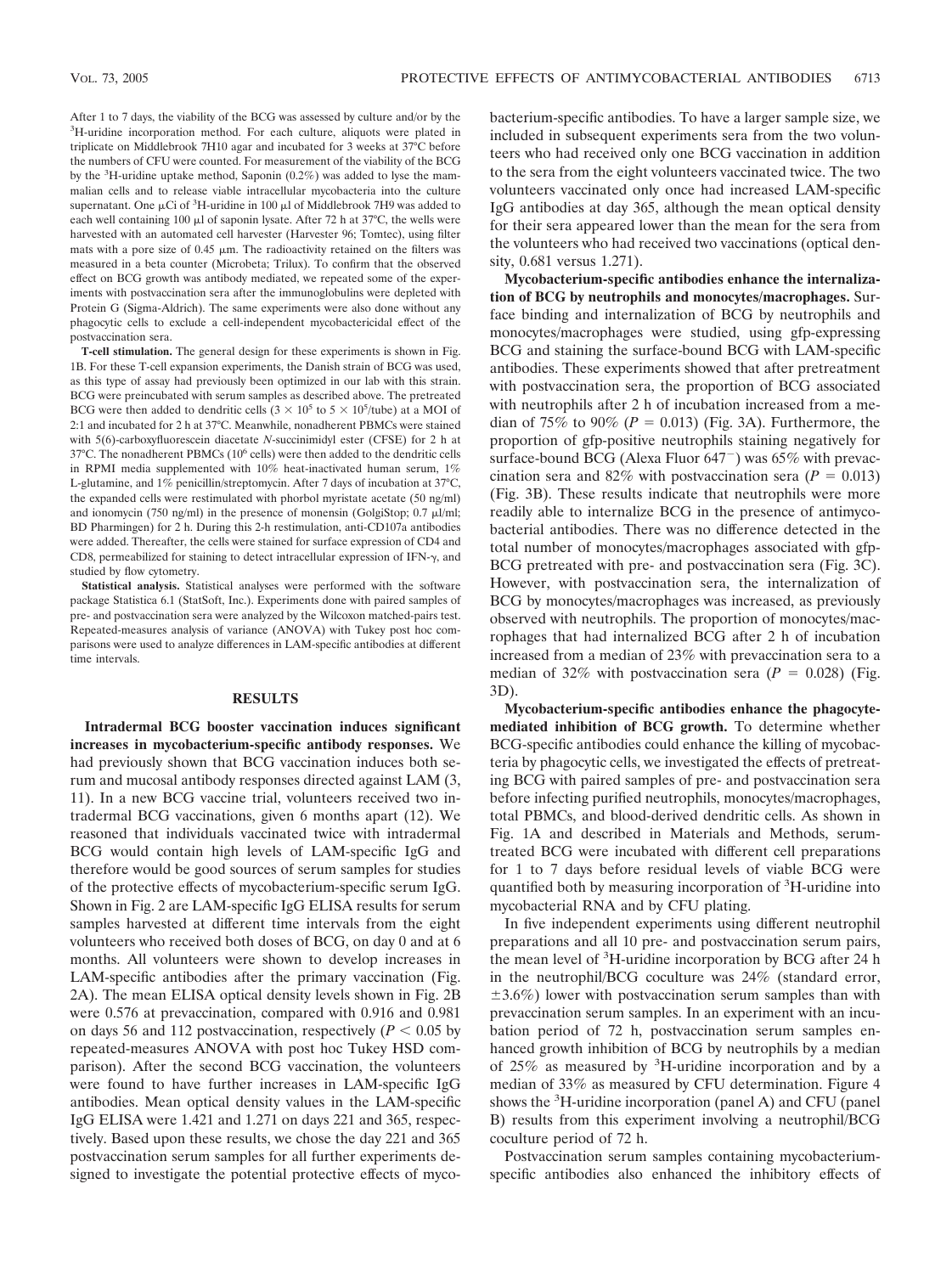

FIG. 2. Levels of LAM-specific IgG induced by primary and secondary intradermal BCG vaccinations. Each vaccination led to a significant increase in LAM-specific antibodies. Panel A shows the individual values for the eight volunteers who received two vaccinations, the first one on day 0 and the second one on day 168. The values for two additional volunteers were excluded because they did not receive the second vaccination on day 168. Panel B shows the mean values of the responses (small squares) and standard errors (bars).  $*$ ,  $P < 0.05$  by the Tukey HSD test with repeated-measures ANOVA. Arrows indicate the timing of the primary and secondary BCG vaccinations. D0, D56, D112, etc., represent days postvaccination. All serum samples were studied at a serum dilution of 1:50.

monocytes/macrophages on BCG growth. In three independent experiments, the mean <sup>3</sup>H-uridine uptake by BCG after 24 h of incubation was  $26\%$  (standard error,  $\pm 6.6\%$ ) lower in the presence of postvaccination serum samples than with prevaccination serum samples. After 72 h, the growth of BCG in BCG/monocyte/macrophage cocultures was decreased by a median of 34% as measured by <sup>3</sup>H-uridine incorporation (Fig. 4C) and by a median of 31% as measured by CFU plating (Fig. 4D) in the presence of postvaccination, compared with prevaccination, serum samples.

Similar experiments done with total PBMCs also demonstrated protective effects of mycobacterium-specific antibodies. After PBMCs, BCG, and paired serum samples were incubated for 24 h, the <sup>3</sup>H-uridine uptake was decreased by a median of 8% with postvaccination, compared with prevaccination, serum samples  $(P = 0.036)$ .

In contrast to the results reported above for cultures of neu-

trophils, monocytes/macrophages, and total PBMCs, postvaccination serum samples did not enhance the inhibitory effects of dendritic cells on mycobacterial growth (data not shown).

Priming of neutrophils with different cytokines has been reported to increase the Fc receptor expression of neutrophils (15). We therefore were interested in the possibility that priming neutrophils with appropriate cytokines would further enhance the inhibitory effects of antimycobacterial antibodies. The overall inhibitory effects of neutrophils were enhanced by a median of 26% by IFN- $\gamma$  priming and by a median of 35% by TNF- $\alpha$  priming. However, IFN- $\gamma$  and/or TNF- $\alpha$  did not increase the growth-inhibiting effects of antimycobacterial antibodies observed with resting neutrophils (data not shown).

To demonstrate that the observed inhibitory effects on BCG growth were antibody-mediated, we studied postvaccination serum samples depleted of IgG with Protein G. This treatment reversed the growth-inhibiting effects of postvaccination serum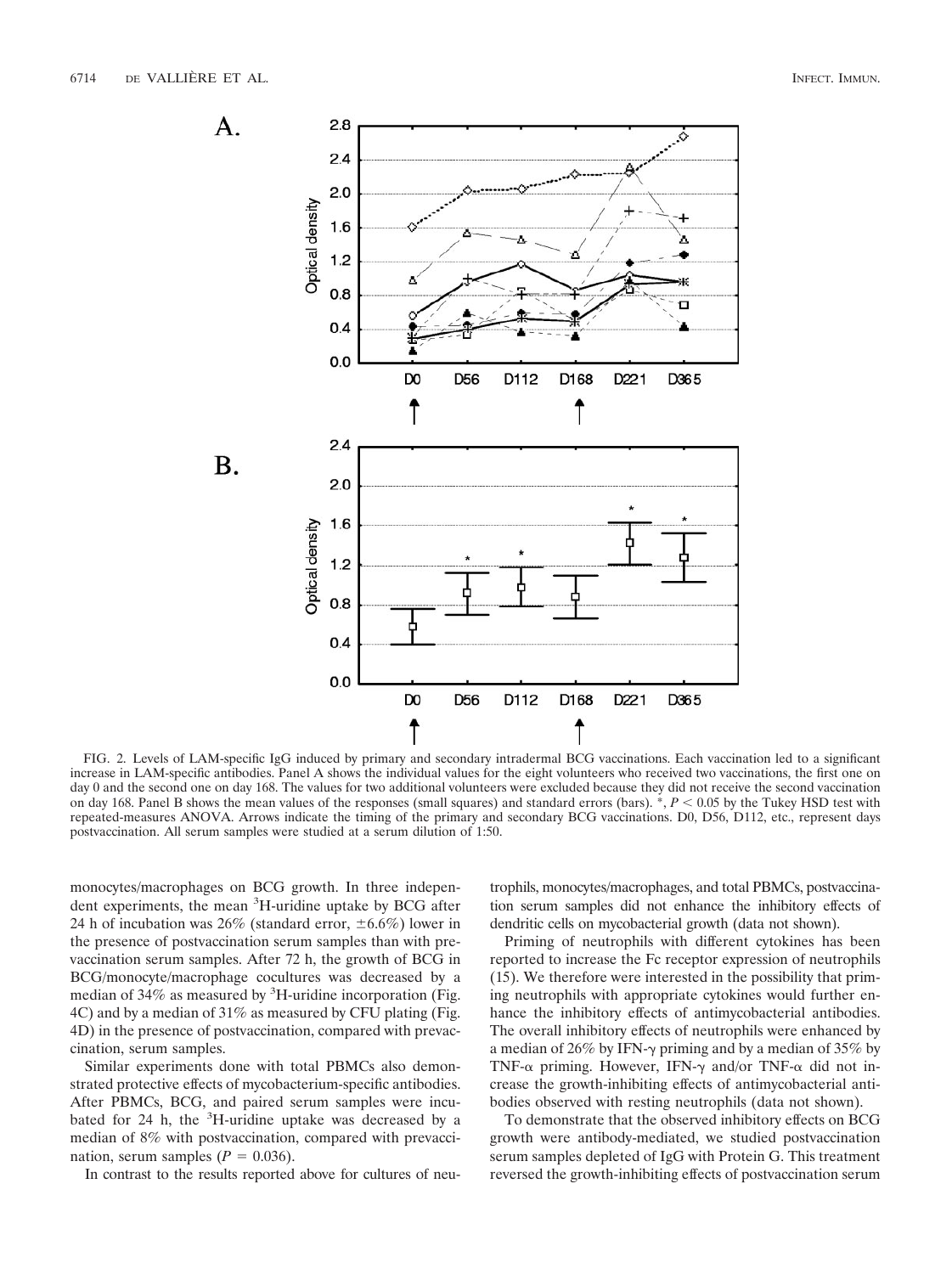

FIG. 3. Effect of postvaccination serum on surface binding and internalization of BCG by neutrophils and monocytes/macrophages. gfpexpressing BCG were pretreated with pre- or postvaccination serum and incubated with neutrophils or monocytes/macrophages. Two hours later, cells were fixed and surface-attached BCG were stained with anti-LAM mouse antibody and goat anti-mouse-IgG antibody labeled with Alexa Fluor 647. Shown are the overall uptake of gfp-expressing BCG by neutrophils (A) and monocytes/macrophages (C), as well as the proportions of neutrophils (B) and monocytes/macrophages (D) that were  $gfp^+/Alexa$  Fluor 647<sup>-</sup>, indicating that they had internalized  $gfp$ -expressing BCG. Shown are medians (small squares), 25% to 75% ranges (boxes), and nonoutlier ranges (bars). *P* values are the results of Wilcoxon matched-pairs tests comparing results obtained with pre- and postvaccination serum samples. D0 and D221, days postvaccination.

samples seen in conjunction with phagocytic cells (data not shown).

Furthermore, we investigated whether mycobacterium-specific antibodies exerted cell-independent inhibitory effects on mycobacteria. BCG grew identically in the presence of preand postvaccination heat-inactivated serum samples without added cells (data not shown).

**Mycobacterium-specific antibodies enhance the stimulation of cell-mediated immune responses.** Antigens coated with specific antibodies can be internalized via the Fc receptor pathway. This has been shown to enhance the ability of antigenpresenting cells to stimulate T-cell responses directed against a number of pathogens (14). Therefore, we investigated whether antibodies induced by BCG vaccination could enhance mycobacterium-specific  $CD4^+$  and  $CD8^+$  T-cell responses. The general design of these experiments is shown schematically in Fig. 1B and described in more detail in Materials and Methods. Briefly, T cells were labeled with CFSE, which can be used to

identify antigen-specific T cells that proliferate in response to stimulation because they reduce in half their green fluorescence intensity with each cell division. Aliquots of BCG pretreated with pre- and postvaccination serum samples were used to infect dendritic cells. These infected dendritic cells were used as antigen-presenting cells to stimulate CFSE-labeled T cells. After 7 days, expanded T cells were studied after surface and intracellular staining followed by flow cytometry. After gating on  $CD4^+$  or  $CD8^+$  lymphocytes, the percentages and absolute numbers of antigen-specific, CFSE<sup>lo</sup>, IFN- $\gamma^+$ , and  $CD107a<sup>+</sup>$  cells were identified.  $CD107a<sup>+</sup>$  staining detects transient surface expression of lysome-associated membrane protein 1 during degranulation.

Figure 5 demonstrates that pretreating BCG with postvaccination serum before infecting dendritic cells significantly increased the percentage of responding  $CD4^+$ ,  $CFSE^{10}$ , and IFN- $\gamma^+$  cells. Panels A and B present representative dot plots for experiments conducted with one pair of pre- and postvac-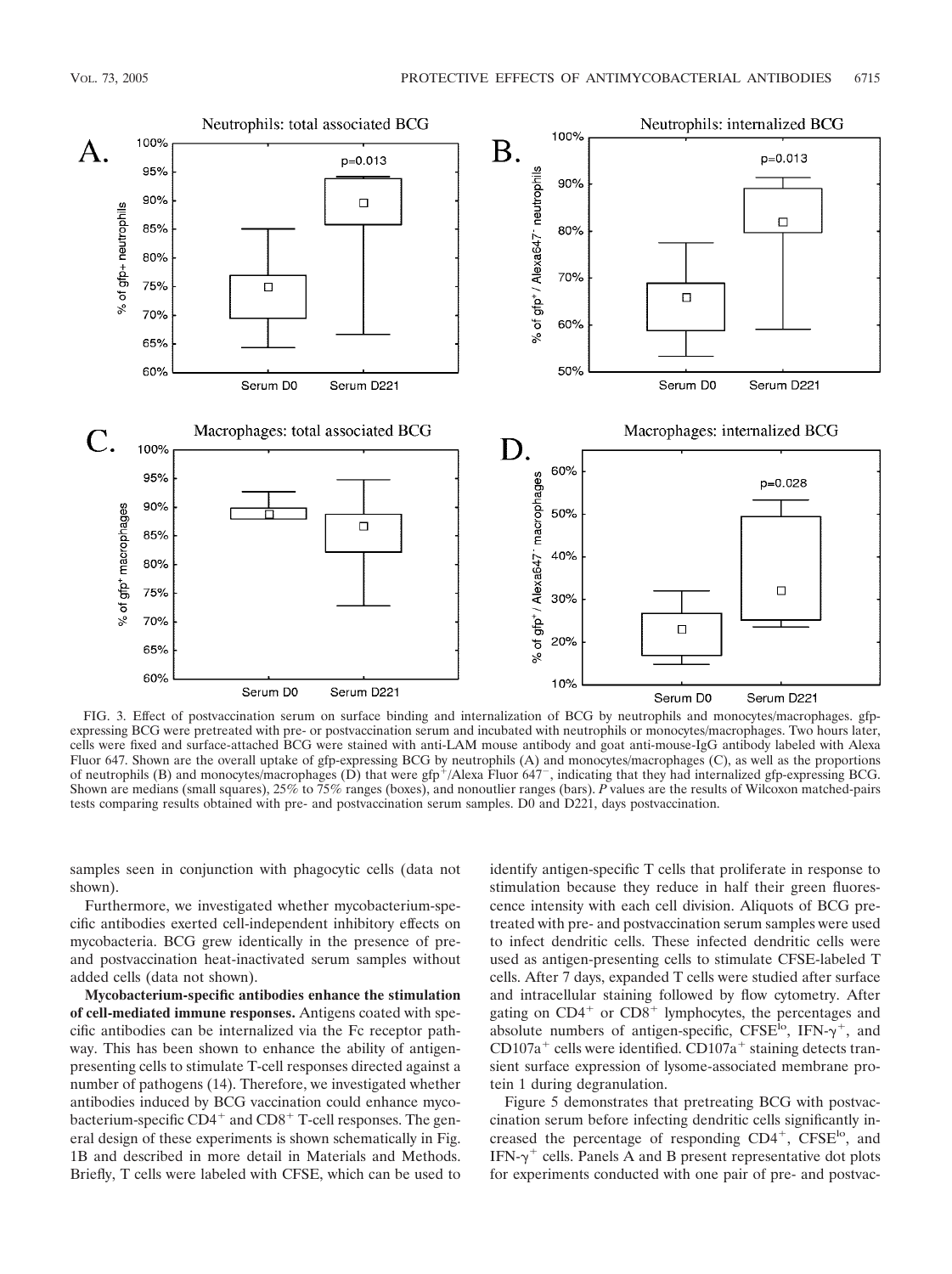

FIG. 4. Enhancement of the inhibitory effects of phagocytic cells on BCG growth by mycobacterium-specific antibodies. BCG were pretreated with paired samples of pre- and postvaccination sera and then incubated with purified neutrophils or monocytes/macrophages for 72 h. Shown are the persistent levels of viable BCG as measured by <sup>3</sup>H-uridine uptake (A and C) and by CFU determination (B and D). These results demonstrate that growth inhibition is enhanced by preincubating BCG with postvaccination serum. Shown are medians (small squares), 25% to 75% ranges (boxes), and nonoutlier ranges (bars). *P* values are the results of Wilcoxon matched-pairs tests comparing results obtained with pre- and postvaccination serum samples. The percentages above each graph represent the median reduction in BCG growth after pretreatment with postvaccination versus prevaccination sera. D0 and D221, days postvaccination.

cination serum samples. Panel C shows the medians and ranges of responses for an experiment conducted with the paired serum samples from all 10 volunteers. The median percentage of  $CD4^+$ , CFSE<sup>lo</sup>, and IFN- $\gamma^+$  cells with prevaccination serum was 27.1% compared with 32.7% with postvaccination serum  $(P = 0.02)$ . In a second experiment determining absolute cell numbers, the median number of  $CD4^+$ , CFSE<sup>1</sup>°, and IFN- $\gamma^+$  T cells increased from  $1.5 \times 10^5$  cells/ml with prevaccination serum to 2.1  $\times$  10<sup>5</sup> cells/ml with postvaccination serum (*P* = 0.09).

Postvaccination serum samples containing mycobacteriumspecific antibodies were shown to have even greater enhancing effects on the capacity of dendritic cells to stimulate BCGspecific  $CD8<sup>+</sup>$  T cells. The data presented in Fig. 6 demonstrate that pretreatment of BCG with postvaccination serum samples resulted in significantly increased expansion of antigen-specific  $CD8<sup>+</sup>$  T cells capable of producing IFN- $\gamma$ . The median percentage of  $CDS^+$ ,  $CFSE^{10}$ , and IFN- $\gamma^+$  T cells increased

from 14.8% with prevaccination serum to 24.1% with postvaccination serum ( $P = 0.007$ ). In the second experiment determining absolute cell numbers, the median number of  $CD8^+$ ,  $CFSE^{10}$ , and IFN- $\gamma^+$  T cells increased from 1.0  $\times$  10<sup>5</sup> cells/ml with prevaccination serum to  $1.8 \times 10^5$  cells/ml with postvaccination serum (*P*  $= 0.05$ .

Furthermore, the data presented in Fig. 7 confirms that these enhanced  $CDS<sup>+</sup> T$  cells were capable of cytolytic degranulation. The median percentage of  $CDS^+$ ,  $CFSE^{10}$ , and CD107a<sup>+</sup> T cells increased from  $6.3\%$  with prevaccination serum to 8.5% with postvaccination serum  $(P = 0.007)$ . In the second experiment determining absolute cell numbers, the median number of  $CDS^+$ ,  $CFSE^{10}$ , and  $CDI07a^+$  T cells increased from  $0.7 \times 10^5$  cells/ml with prevaccination serum to  $1.1 \times 10^5$  cells/ml with postvaccination serum ( $P = 0.03$ ).

Similar results were seen when T cells from either PPDpositive or PPD-negative individuals were used for these experiments. A summary of the results of four independent ex-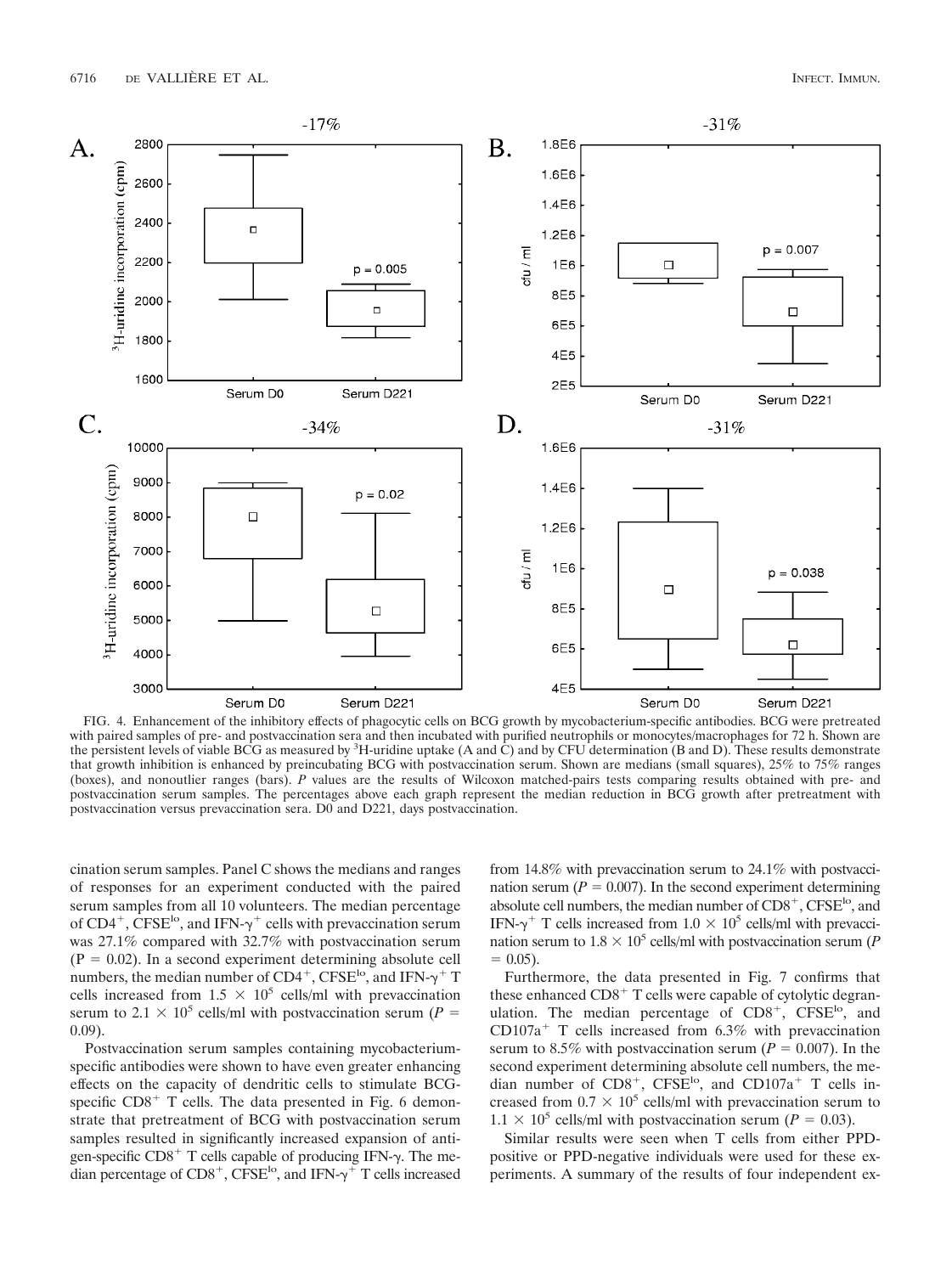

FIG. 5. Enhancement of CD4<sup>+</sup> T-cell responses by mycobacterium-specific antibodies. T-cell expansion in the presence of BCG, dendritic cells, and postvaccination sera showed an increased proportion of proliferating (CFSE-low) and IFN- $\gamma$  expressing CD4<sup>+</sup> T cells. Shown are representative results of four independent experiments with all 10 pre- and postvaccination serum pairs. Presented in panels A and B are representative fluorescence-activated cell sorter (FACS) plots demonstrating effects on CD4+ T cells of paired pre- (A) and postvaccination (B) sera from one volunteer. Panel C shows a summary of effects of pre- and postvaccination sera from one experiment with all 10 volunteers.  $\dot{P} = 0.02$  by the Wilcoxon matched-pairs test. D0 and D221, days postvaccination. Medians (small squares), 25 to 50% ranges (boxes), and nonoutlier ranges (bars) are shown.

periments done with cells from PPD-positive and PPDnegative individuals is shown in Table 1.

# **DISCUSSION**

Current concepts about protective immune mechanisms active against TB emphasize the almost exclusive role of cellmediated immunity. However, the data presented here indicate that antimycobacterial antibodies have important immune effects, which may play a significant role in various stages of the host response to TB infection. Neutrophils and monocytes/ macrophages showed increased internalization and increased killing of mycobacteria in the presence of specific antibodies. In addition, mycobacteria coated with specific antibodies were more effectively processed and presented by dendritic cells for stimulation of  $CD4^+$  and  $CD8^+$  T-cell responses. These findings should stimulate a reassessment of the importance of antibody responses for TB vaccine development.

The specific mycobacterial targets for antibodies mediating the enhanced internalization and inhibition of mycobacteria by phagocytic cells, as well as the increased T-cell stimulation, are not known. Confirming earlier work (3), vaccination with BCG

again led to a significant increase in LAM-specific antibodies (Fig. 2). Both the primary vaccination and the booster vaccination induced increases of LAM-specific antibodies in all volunteers. The booster vaccination induced a larger increase in LAM-specific antibodies, although this difference was not statistically significant. The prevaccination levels of LAM-specific reactivity in serum showed considerable variation, suggesting the presence of pre-existing LAM-specific antibodies, although all volunteers were PPD-negative and had no known exposure to tuberculosis. It is likely that these antibodies had been induced through prior exposure to environmental mycobacteria or other cross-reactive environmental antigens. The baseline presence of mycobacterium-specific antibodies, however, did not prevent the induction of LAM-specific antibody responses by the two BCG vaccinations. Further studies are indicated to determine whether the inhibitory effects on mycobacteria and/or the enhancing effects on T-cell activation detected here are due to LAM-specific antibodies.

Both neutrophils and monocytes/macrophages are able to ingest mycobacteria. However, it is believed that mycobacteria are able to resist intracellular killing by inhibition of phagosome-lysosome fusion and suppression of the respiratory burst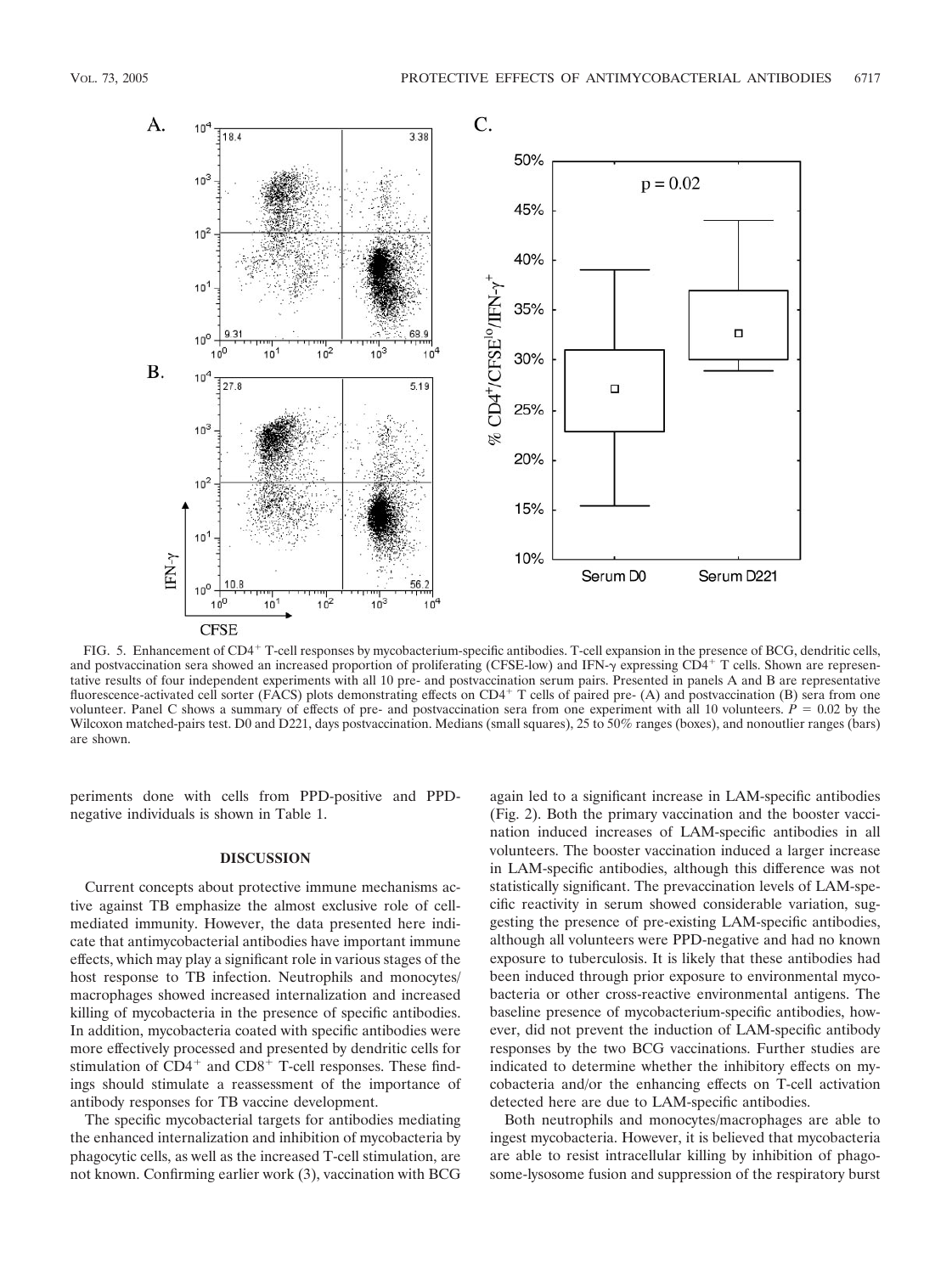

FIG. 6. Enhancement of CD8<sup>+</sup> T-cell responses by mycobacterium-specific antibodies. T-cell expansion in the presence of BCG, dendritic cells, and postvaccination sera showed an increased proportion of proliferating (CFSE-low) and IFN- $\gamma$ -expressing CD8<sup>+</sup> T cells. Shown are representative results of four independent experiments with all 10 pre- and postvaccination serum pairs. Presented in panels A and B are representative FACS plots demonstrating effects on CD8<sup>+</sup> T cells of paired pre- (A) and postvaccination (B) sera from one volunteer. Panel C shows a summary of effects of pre- and postvaccination sera from one experiment with all 10 volunteers.  $P = 0.007$  by the Wilcoxon matched-pairs test. D0 and D221, days postvaccination. Medians (small squares), 25 to 50% ranges (boxes), and nonoutlier ranges (bars) are shown.

(9). Phagocytic cells engulf mycobacteria via different surface receptors, normally involving complement receptors and mannose-binding receptors (16, 18). The opsonization of mycobacteria with antibodies increased the internalization and killing of BCG by phagocytic cells, and we believe that these effects were most likely mediated by Fc receptors. Uptake via complement or mannose binding receptors compared with that via Fc receptors may lead to very different consequences for viable mycobacteria. For example, uptake via CR3 can be advantageous for mycobacterial survival (17). On the other hand, uptake via Fc receptors has been shown to activate intracellular microbicidal activities against several pathogens (4). In addition, earlier studies demonstrated that the ability of *M. tuberculosis* to inhibit phagosome-lysosome fusion was reversed by first precoating the pathogen with specific immune serum (1, 13). Therefore, it is possible that the mechanism of enhanced growth inhibition associated with mycobacterium-specific antibodies identified in the present work is related to a differential targeting of mycobacteria for uptake via Fc receptors rather than complement or mannose binding receptors, resulting in enhanced phago-lysosome formation and intracellular killing of mycobacteria.

Enhancement of the antimycobacterial activity of phagocytic cells by BCG-induced antibodies could be particularly important in the context of mucosal immunity. Antibodies of the IgG and IgA classes have been shown to be present in the mucosal secretions of the lower respiratory tract (2). Alveolar macrophages and neutrophils in the respiratory mucosa are among the first immune cells encountered by invading mycobacteria. Enhancement of the antimycobacterial functions of these cells is likely to be important for limitation of early mycobacterial proliferation and dissemination before cell-mediated immunity develops. It has been shown that pulmonary neutrophilia induced by intratracheal injection of lipopolysaccharides dramatically decreased the number of mycobacteria that can subsequently be recovered from rat lungs after aerosol challenge with *M. tuberculosis* (20). Both neutrophils and macrophages are also sources of cytokines, which are important in the chemoattraction of other immune cells as well as in granuloma formation (19, 27). Depending on the type of stimuli, neutrophils and macrophages have been shown to produce different profiles of cytokines. For example, the uptake by neutrophils of *Saccharomyces cerevisiae* opsonized with IgG led to an increased secretion of the cytokines IL-8 and TNF- $\alpha$  (5). Modulation of the cytokine profile induced by antibody-coated mycobacteria is possible and warrants further investigation.

Mycobacterium-specific antibodies also had enhancing effects on cell-mediated immunity. In the presence of dendritic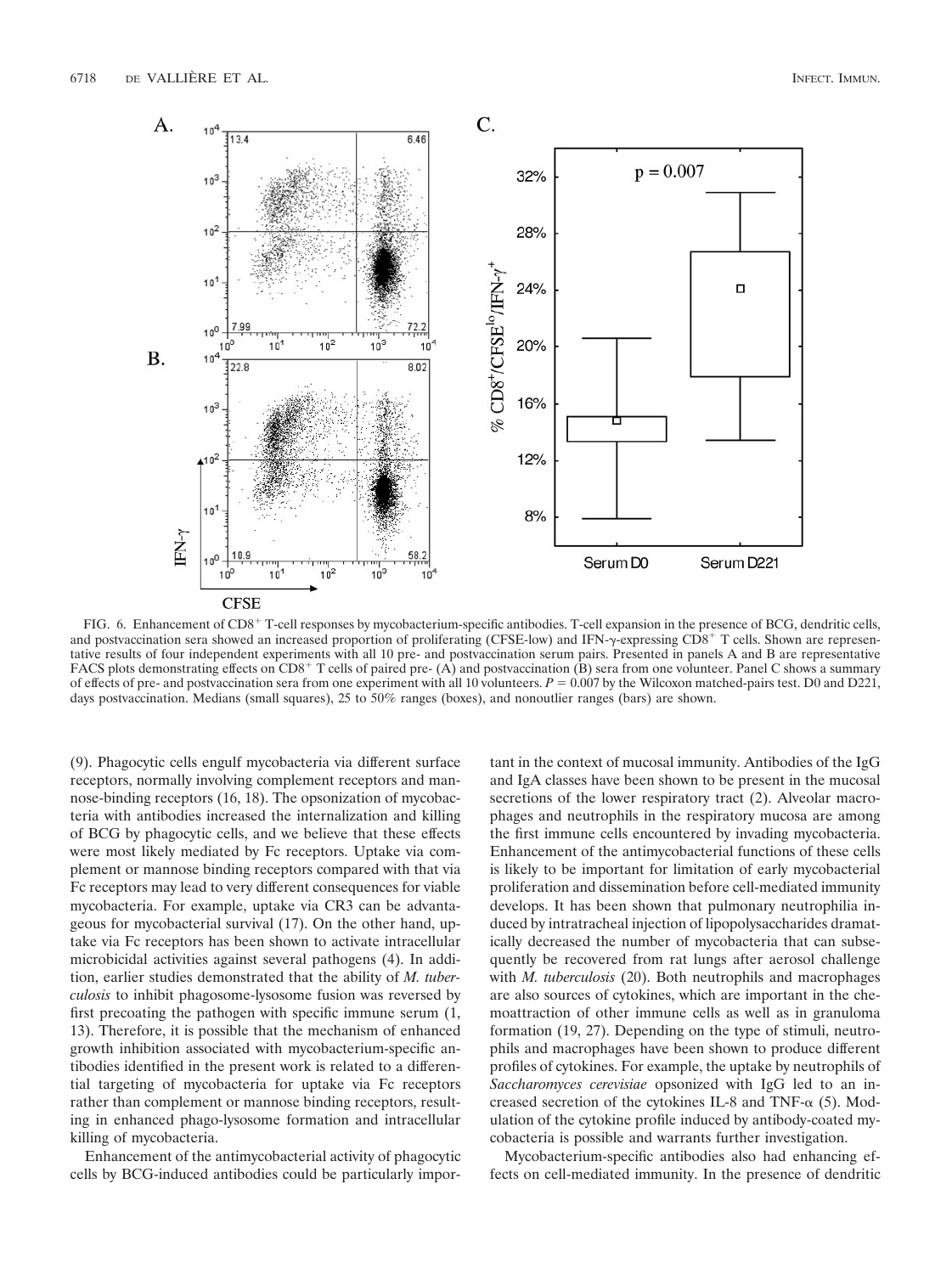

FIG. 7. Enhancement of CD8<sup>+</sup> T-cell responses by mycobacterium-specific antibodies. T-cell expansion in the presence of BCG, dendritic cells, and postvaccination sera showed an increased proportion of proliferating (CFSE-low) and degranulating (CD107a-high) CD8<sup>+</sup> T cells. Shown are representative results of four independent experiments with all 10 pre- and postvaccination serum pairs. Presented in panels A and B are representative FACS plots demonstrating effects on CD8<sup>+</sup> T cells of paired pre- (A) and postvaccination (B) sera from one volunteer. Panel C shows a summary of effects of pre- and postvaccination sera from one experiment with all 10 volunteers.  $P = 0.009$  by the Wilcoxon matched-pairs test. D0 and D221, days postvaccination. Medians (small squares), 25 to 75% ranges (boxes), and nonoutlier ranges (bars) are shown.

cells as antigen-presenting cells, antimycobacterial antibodies led to significant increases in the proportions and absolute numbers of proliferating and IFN- $\gamma$ -expressing CD4<sup>+</sup> and  $CD8<sup>+</sup>$  T cells after stimulation with BCG. The expression of the surface molecule CD107a, which has been shown to be a marker of degranulation of lymphocytes, was also increased on the  $CD8<sup>+</sup>$  T cells stimulated by BCG in the presence of mycobacterium-specific antibodies.

The increased stimulation of T cells obtained with mycobacterium-specific antibodies depended on the degree of baseline stimulation observed with the use of prevaccination serum. The largest effects of antibodies were observed in T cells harvested from individuals displaying a low baseline response, while the weakest effects were observed with T cells from

TABLE 1. Mycobacterium-specific antibodies enhance T-cell expansion and effector functions

| Cell type | Increase due to<br>antimycobacterial antibodies <sup>a</sup> |
|-----------|--------------------------------------------------------------|
|           |                                                              |

 $a$  Values are mean relative changes  $\pm$  standard errors of the different T-cell subpopulations from four independent T-cell expansion experiments.

individuals already showing a strong baseline response without the presence of mycobacterium-specific antibodies. These results could be important for the design of future vaccines. If a stronger cell-mediated immune response can be obtained after initial induction of antimycobacterial antibodies, it might be worthwhile to consider a priming-boosting strategy which initially induces a strong humoral response and then focuses on T-cell stimulation. An alternative would be to vaccinate with BCG that has been passively coated with antibodies to elicit a stronger cell-mediated immune response. Consistent with this idea, antibody-coated chlamydiae were previously shown to induce better protective T-cell immunity than chlamydiae administered without specific antibody coating (14).

Considering that about one-third of the world's population is latently infected with *M. tuberculosis* and that the lifetime risk of reactivation is about 10% in otherwise healthy individuals with latent infection, it would be useful to have a vaccine that can induce an immune response protective against reactivation. IFN- $\gamma$  and CD8<sup>+</sup> T cells have been demonstrated to be important for control of the latent stage of *M. tuberculosis* (21, 24). As mycobacterium-specific antibodies enhance activation of both IFN- $\gamma$ -producing T cells and degranulating  $CD8<sup>+</sup>$  cells, their induction and possibly regular boosting might reduce the risk of TB reactivation.